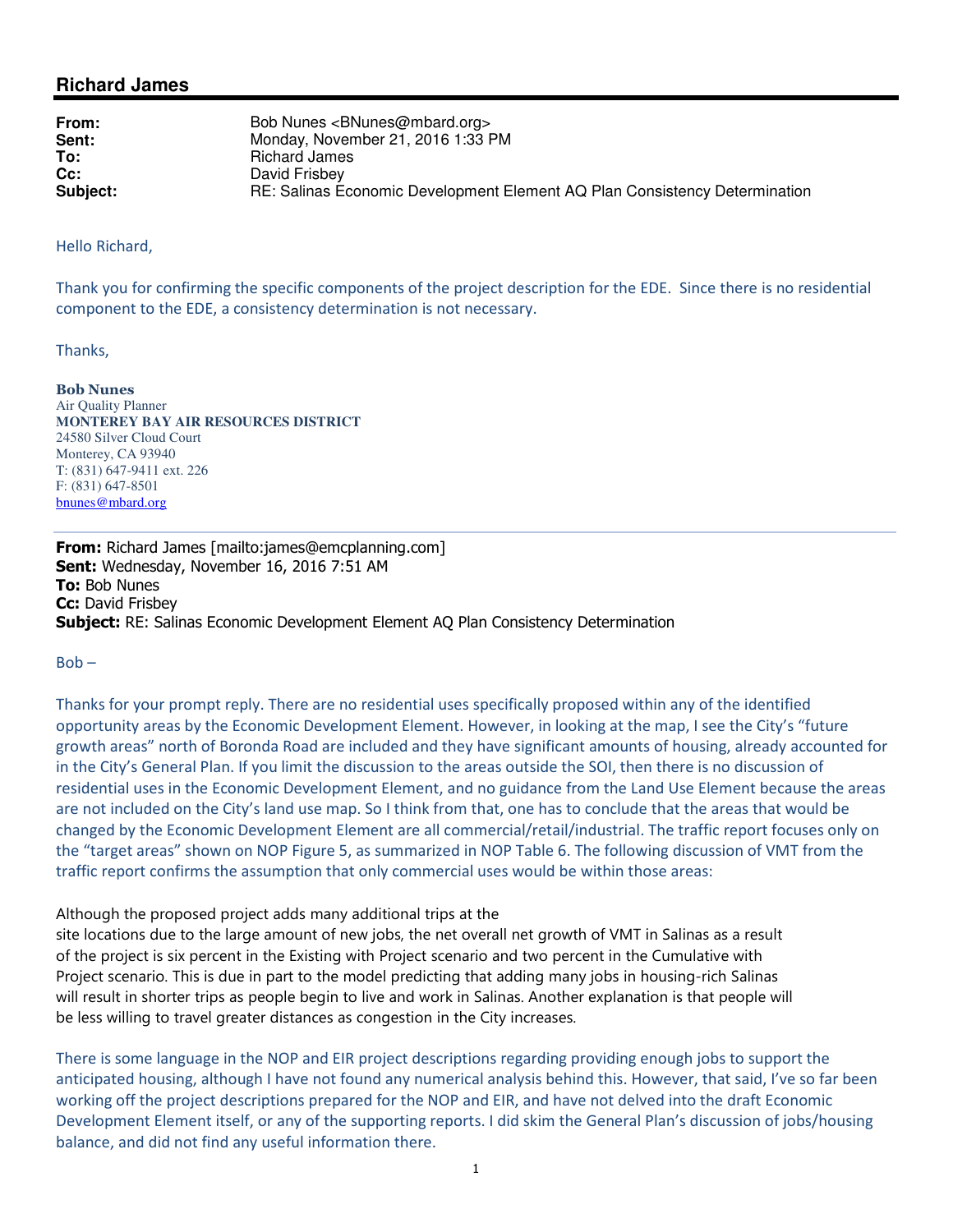## Richard

Richard James, AICP, Principal EMC Planning Group 301 Lighthouse Avenue, Suite C Monterey, CA 93940 (831) 649-1799 ext 206 (831) 521-2323 cell

From: Bob Nunes [mailto: BNunes@mbard.org] Sent: Tuesday, November 15, 2016 3:30 PM To: Richard James Cc: David Frishev **Subject:** RE: Salinas Economic Development Element AQ Plan Consistency Determination

Hello Richard,

Thanks for sharing the NOP and inquiring about a consistency determination. At first glance, this project appears to involve Industrial, Retail and Business Park land uses. Are there any residential developments expected in this economic development plan?

Thank you, Bob Nunes Air Quality Planner **MONTEREY BAY AIR RESOURCES DISTRICT** 24580 Silver Cloud Court Monterey, CA 93940 T: (831) 647-9411 ext. 226 F: (831) 647-8501 bnunes@mbard.org

From: Richard James [mailto:james@emcplanning.com] Sent: Tuesday, November 15, 2016 2:29 PM To: Bob Nunes **Subject:** Salinas Economic Development Element AQ Plan Consistency Determination

Bob –

I am preparing the air quality section of the Salinas Economic Development Element EIR, and would appreciate a formal Air Quality Plan consistency determination from the Air District. The project is an amendment to the Salinas General Plan to add a new Economic Development Element. I have attached the NOP, which was issued last year, as it contains a full description of the proposal, including maps and tables summarizing the project. I suggest focusing on Table 7 on page 20, which summarizes the acreage proposed for commercial/industrial development that is outside the City's sphere of influence, or in areas within the City limits not considered for development in the General Plan (and thus not included within the Land Use Element assumptions). Note also, the proposed development of new infrastructure to serve these areas, including an expanded version of the bypass road, now referred to as an expressway, and proposed to circle the City's developed areas. All of the anticipated development within the various economic opportunity areas (EOAs) is proposed to be commercial and/or industrial development.

Please let me know if you have any questions about the proposal.

Richard

Richard James, AICP, Principal